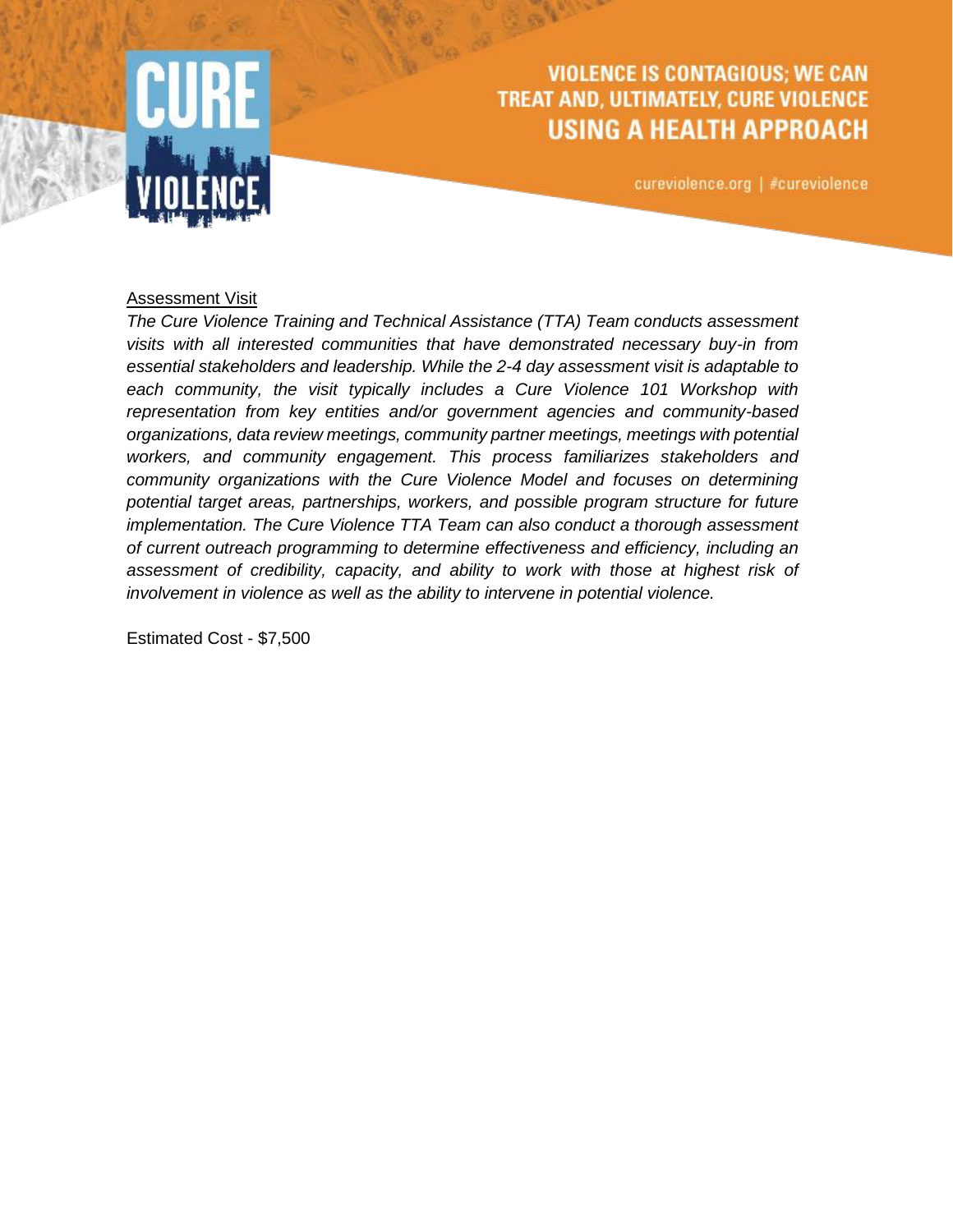## **Cure Violence Assessment Visit Schedule: An Example**



| <b>Day</b>      | <b>Meeting Description</b>                                                                                                                                                                                      | <b>Objective</b>                                                                                                                                                                                                                                                                                                                                                                                                                                                                                                                                                                                                                                                                                                                                                                                                                                                                                                                                               |
|-----------------|-----------------------------------------------------------------------------------------------------------------------------------------------------------------------------------------------------------------|----------------------------------------------------------------------------------------------------------------------------------------------------------------------------------------------------------------------------------------------------------------------------------------------------------------------------------------------------------------------------------------------------------------------------------------------------------------------------------------------------------------------------------------------------------------------------------------------------------------------------------------------------------------------------------------------------------------------------------------------------------------------------------------------------------------------------------------------------------------------------------------------------------------------------------------------------------------|
| Day 1           | Agenda Briefing+ Review with sponsor of visit                                                                                                                                                                   | Clarify agenda to ensure agenda will allow all objectives to be met:<br>$\bullet$<br>Determine Potential Target Areas; Determine Target Population; Determine<br>Potential oversight/Community based partners; and Identify potential<br>workers (do they exist?)                                                                                                                                                                                                                                                                                                                                                                                                                                                                                                                                                                                                                                                                                              |
|                 | <b>Cure Violence 101 Workshop:</b> $\frac{1}{2}$ day meeting<br>with representation from key entities and/or<br>government agencies/organizations/offices/etc.                                                  | Background/orientation to as many individuals and institutions as possible<br>to facilitate the conversations during the week<br>Screen 20 min documentary and/or Interrupters film (Depending on time)                                                                                                                                                                                                                                                                                                                                                                                                                                                                                                                                                                                                                                                                                                                                                        |
| Day 2           | <b>Official Data Review meetings:</b><br>Mayor's Office; Health Department; Police<br>Department; Office(s) of (Youth) Violence<br>Prevention (or other city/state wide efforts); and<br>Level 1 Trauma Unit(s) | Visualize Need/Determine Potential Target Area(s):<br>Identify of chronic "hot spots" where shootings and killings have persisted for<br>multiple years<br>• Demographic information for both victims and offenders (age and gender)<br>• Reasons/motives given for shootings and killings<br>• Types of weapons used<br>• Days of the week and during which time period(s) are violent incidents most<br>likely to occur<br><b>Determine Target Population:</b><br>Determine who is most likely to be involved in a shooting or killing: age range,<br>race, criminal history, gang affiliation, etc.;<br>Who are the most violent groups in the target area?<br>Who is at highest risk to be involved in the violence?<br>$\bullet$<br>• What are common risk factors for the groups and individuals?<br>Of all the violent groups and individuals, who should be the focus of the<br>program?<br>• Number of target population in each proposed target area |
| <b>Days 2-3</b> | <b>Community Partner Meetings:</b><br>Potential Oversight Agency (if not at city/state<br>level) and Community Based Partners that work<br>in potential target areas (including faith based<br>organizations)   | Determine best potential oversight and community based partners:<br>• Organization has a mission in sync with Cure Violence health based model<br>• Have strong ties to the community where they are based (and where they<br>would be<br>implementing Cure Violence)                                                                                                                                                                                                                                                                                                                                                                                                                                                                                                                                                                                                                                                                                          |